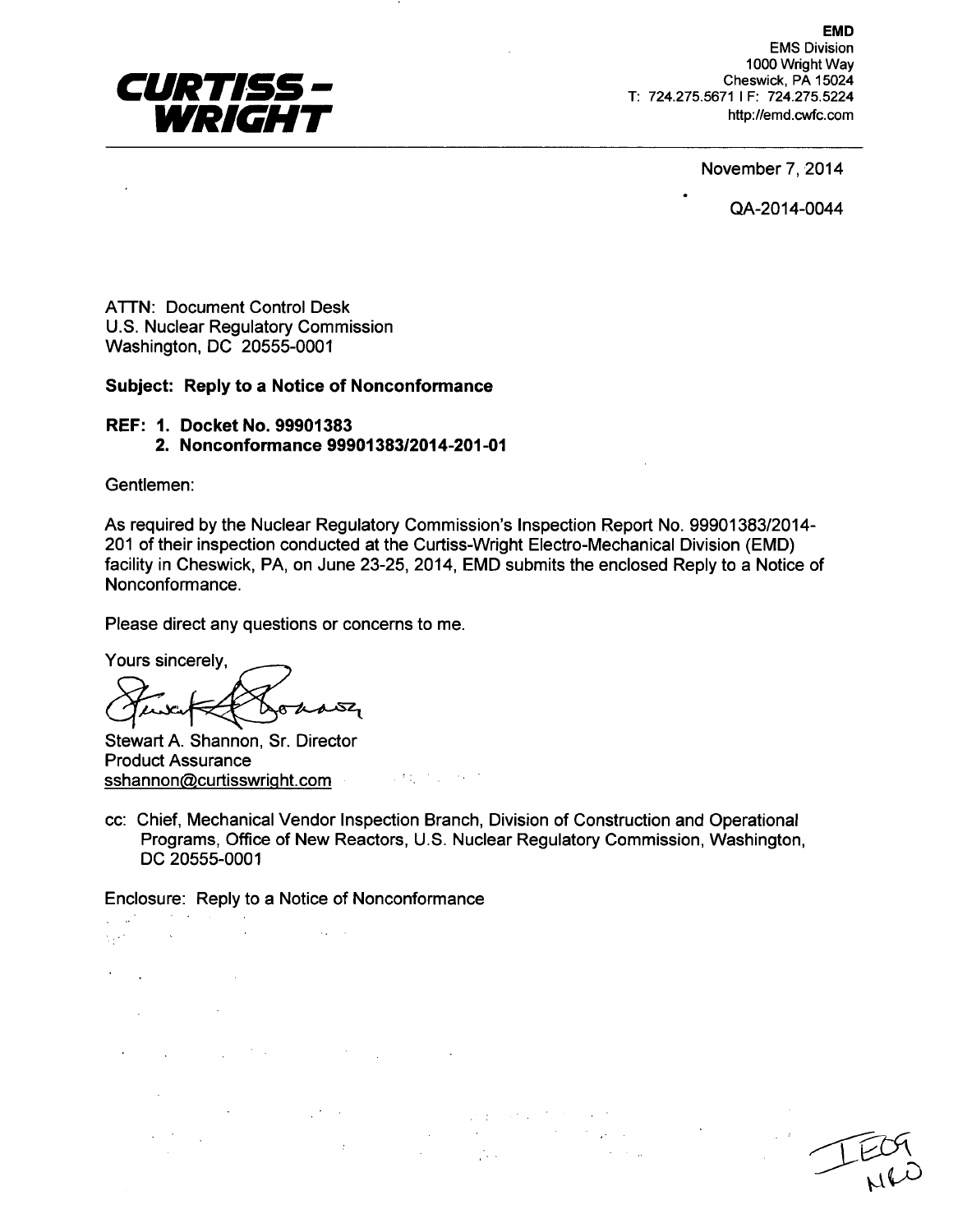# Noncompliance

As a result of the NRC Inspection of EMD, conducted June 23-25, 2014, the NRC inspection -team issued Nonconformance 99901383/2014-201-01 in association with EMD not implementing the regulatory requirements of Criterion XVI, "Corrective Action," of Appendix B to 10 CFR Part 50.

*As of June 25, 2014, EMD failed to perform effectiveness reviews (EFR) for significant conditions adverse to quality as required by EMD's corrective action program and failed to ensure that conditions adverse to quality were promptly identified and corrected.*

# *Specifically,*

- 1. *The EMD corrective action program requires the performance of an EFR for significant conditions adverse to quality to document the appropriateness of root causes and corrective actions to prevent recurrence. Of the 17 significant conditions adverse to quality inspected, the NRC inspection team identified 7 for which no EFR was performed.*
- *2. EMD did not take actions that were timely or adequate to correct conditions adverse to quality as described below.*
	- <sup>o</sup>*Corrective actions taken in response to NRC finding, NON 99901383/2009-201-03, related to the design review of action item chit forms were closed on March 26, 2010. The NRC inspection team verified that the action item chit forms have been reviewed, however, the NRC inspection team identified that the first annual self-assessment EMD committed to perform in response to the NRC finding was not completed until September 2011 and that no annual self-assessment has been performed since.*
	- <sup>o</sup>*Out of the 38 inspected Corrective Action Requests (CARs) 9 were at least 7 days past the EMD assigned due date without justification. Of those, 7 were at least 30 days past the assigned due date without justification.*
	- <sup>o</sup>*The corrective actions taken in response to CAR No. 2013-00175, which was closed March 6, 2014, have not been effectively implemented. The NRC inspection team identified several corrective actions that had not been verified by the lead responder and confirmed that IDPQ 17 had not been revised to include guidance identifying a timeframe for verification of corrective actions.*

# Reason for the Noncompliance

Over the last several years, EMD has undertaken improvement initiatives on its Corrective Action Process and System. Through these initiatives, EMD has adopted new methods that strengthen EMD's ability to identify problems and their causes. These new methods include: (1) A disciplined approach to root cause analysis using tools such as cause-mapping; (2) employees identified as coaches, trained in root cause analysis techniques; (3) an over-hauled on-line CAR system; and (4) a quality council. The Quality Council, which is conducted on a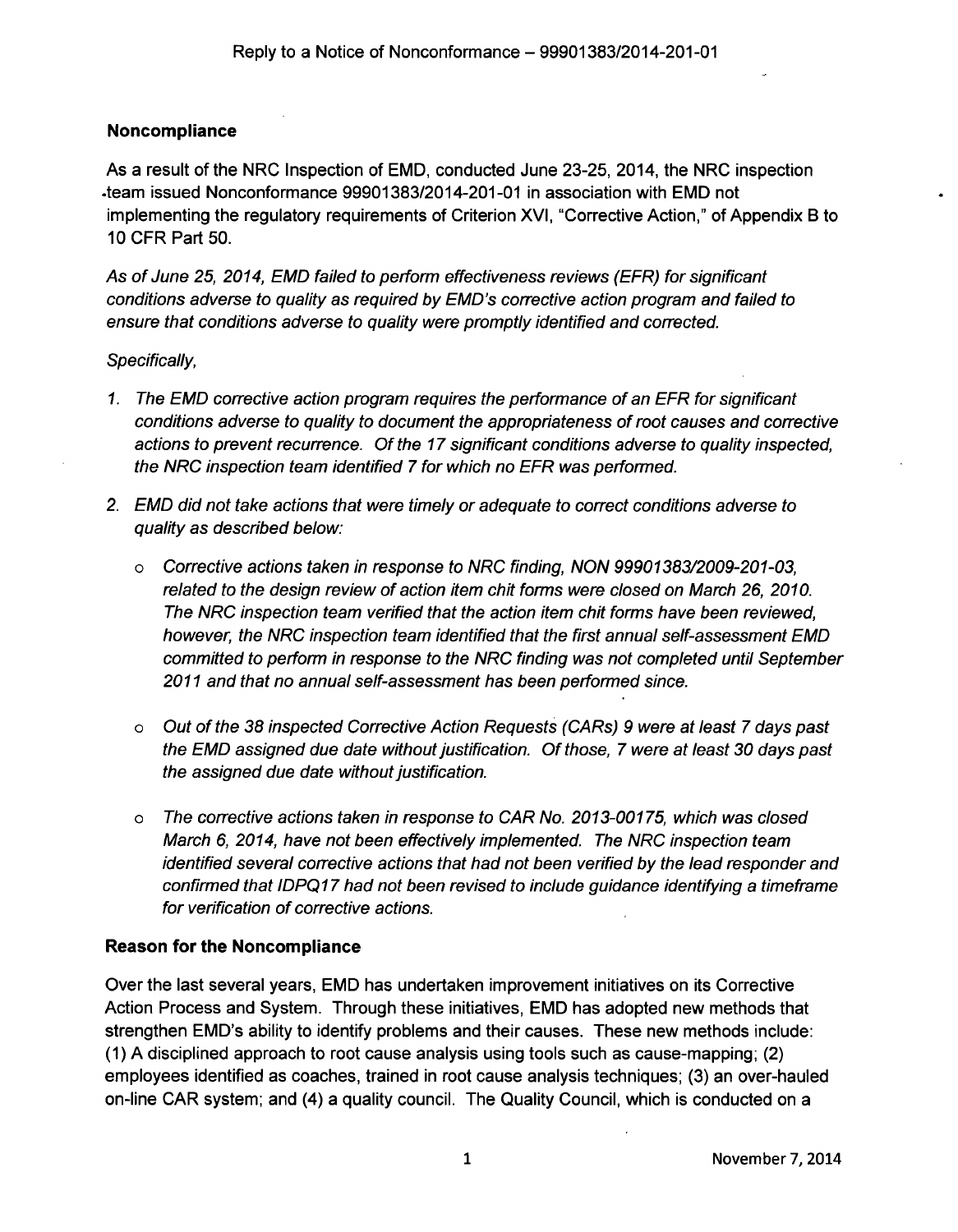quarterly basis and is comprised primarily of the General Manager's staff, evaluates the effectiveness of EMD's quality system using inputs such as trending reports from the CAR system.

Existing practices previously employed in the area of management oversight for CAR effectiveness reviews and on-time performance of CAR responses were not as robust to ensure appropriate actions were taken. New methods, described below, have been and will be adopted to address these two areas.

In regard to Nonconformance 99901383/2009-201-03, EMD did not add the requirement to complete a self-assessment into appropriate design procedures to ensure the assessment was completed annually.

Finally, EMD's procedure does not provide guidance on a timeframe in which CAR actions are to be verified.

# Noncompliance

*1. The EMD corrective action program requires the performance of an EFR for significant conditions adverse to quality to document the appropriateness of root causes and corrective actions to prevent recurrence. Of the 17 significant conditions adverse to quality inspected, the NRC inspection team identified 7 for which no EFR was performed.*

### Corrective Steps Taken and Results Achieved

EMD opened CAR 2014-00231, in the corrective action program, for open CAR effectiveness reviews. Following the NRC Inspection, EMD launched the Corrective Action Review Board (CARB). The CARB, comprised of Quality Assurance department personnel and management, meets periodically to conduct EFRs. EMD identified a total of 24 CARs concerning safety related items with overdue EFRs. EMD has since completed all of these EFRs and has dispositioned the CARs in accordance with the quality program.

#### Corrective Steps That Will Be Taken to Avoid Noncompliances

The Corrective Action Review Board will continue to meet periodically to conduct EFRs. EMD will revise the procedure governing the function of the CARB to standardize its effectiveness review process.

#### Date Corrective Action will be Complete

EMD will revise the procedure governing the function of the CARB by December 19, 2014.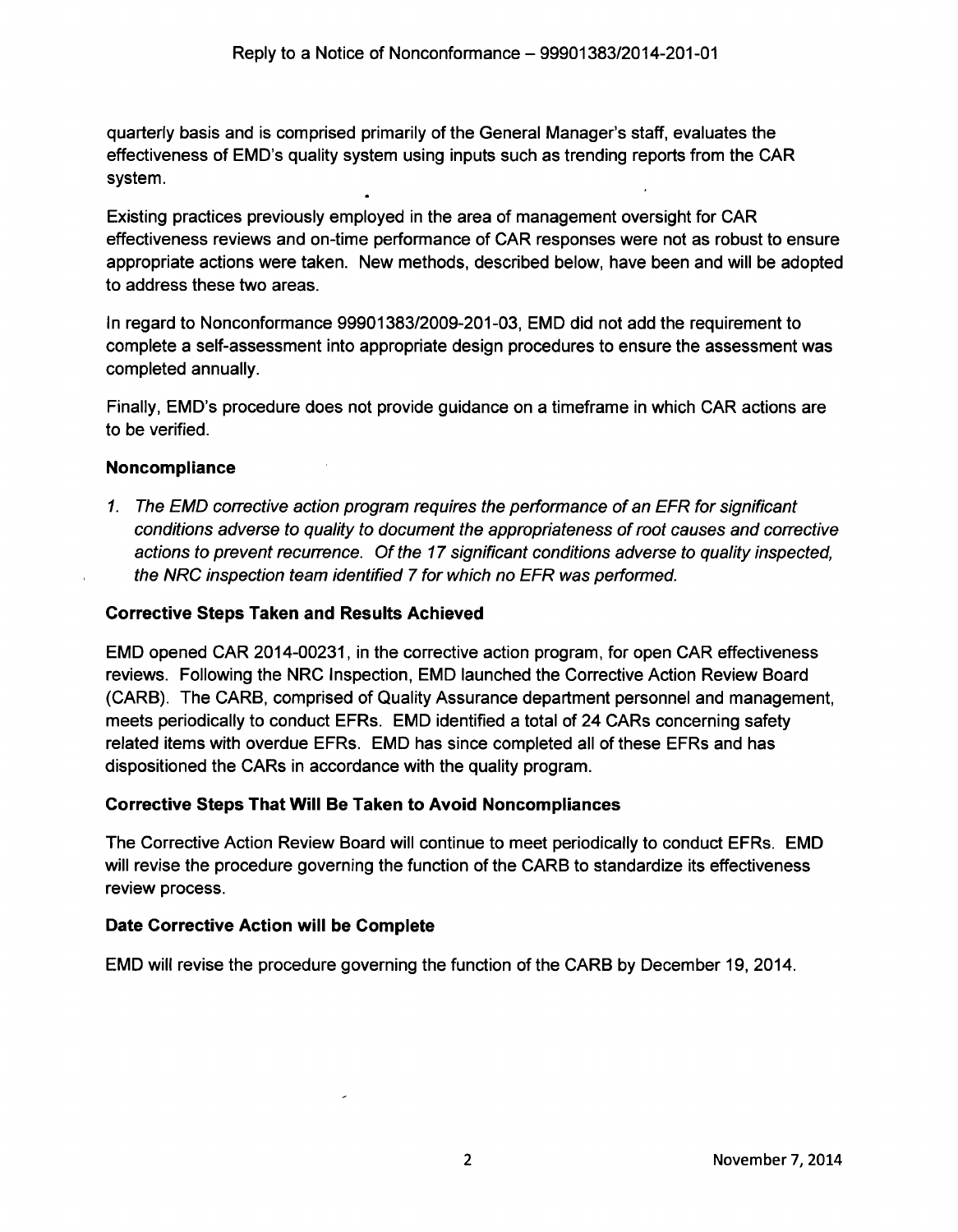### Noncompliance

- *2. EMD did not take actions that were timely or adequate to correct conditions adverse to quality as described below:*
	- o *Corrective actions taken in response to NRC finding, NON 99901383/2009-201-03, related to the design review of action item chit forms were closed on March 26, 2010. The NRC inspection team verified that the action item chit forms have been reviewed, however, the NRC inspection team identified that the first annual self-assessment EMD committed to perform in response to the NRC finding was not completed until September 2011 and that no annual self-assessment has been performed since.*

### Corrective Steps That Have Been Taken and Results Achieved

EMD opened CAR 2014-00129, in the corrective action program, for not conducting an annual self-assessment on the design review procedure. Since the NRC Inspection, EMD completed the self-assessment for adherence to the design review procedure for current projects requiring design work for safety related components, including AP1000. Although opportunities for improvement were identified through this assessment, there were no significant findings from the self-assessment. There were no recurrences of the original finding and no adverse effects on safety related components were identified.

Additionally, the current version of EMD's Corrective Action system includes a feature that was not in place at the time of the 2009 NRC inspection. CAR lead responders now have the ability to list specific corrective and preventive actions in each CAR's Action Plan. Each action has an owner and due date. Progress on completing these actions is now visible and monitored.

Finally, EMD has made significant changes to the design review procedure since the 2009 NRC Inspection. The goals of these changes were to improve consistency from design review to design review and to address design issues that were raised in the design review in a timely manner. Now, a core technical design review committee (TDRC) is formed at the early stages of a design program and the members are assigned for the life of the program. More frequent reviews are held throughout the design program and are timed based on program schedule needs. These reviews are more focused in scope than previous reviews and, thus, can now be more easily placed in the schedule as a prerequisite to completing a specific design or manufacture step in the program schedule. Risk matrices are required for each development program. Concerns raised by the TDRC are recorded, tracked and resolved on an ongoing basis at each TDRC review meeting.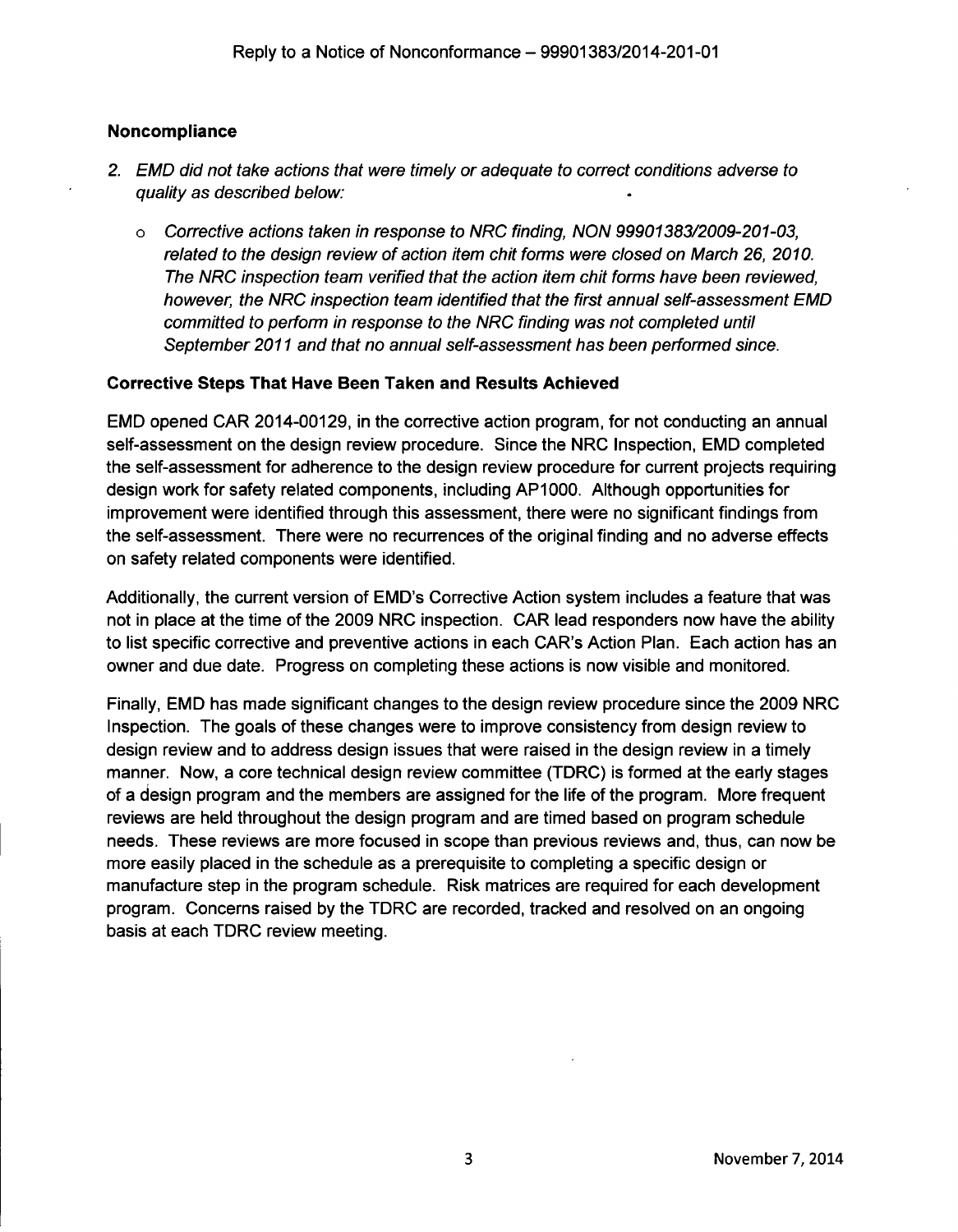# Corrective Steps That Will Be Taken to Avoid Noncompliances

EMD will revise the design review procedure to include a requirement for a self-assessment and will complete another annual assessment within the next twelve months. In consideration of the design review process improvements described herein, if no significant findings are again identified in 2015, EMD will re-evaluate the need for conducting this self-assessment on an annual basis.

### Date Corrective Action will be Complete

EMD will revise the design review procedure by December 19, 2014.

EMD will complete another annual assessment within the next twelve months.

### Noncompliance

- *2. EMD did not take actions that were timely or adequate to correct conditions adverse to quality as described below:*
	- <sup>o</sup>*Out of the 38 inspected Corrective Action Requests (CARs) 9 were at least 7 days past the EMD assigned due date without justification. Of those, 7 were at least 30 days past the assigned due date without justification.*

### Corrective Steps That Have Been Taken and Results Achieved

EMD opened CAR 2014-00127, in the corrective action program, for CARs that are past their due dates. Following the NRC inspection, EMD's General Manager and his staff began reviewing the status of CARs during weekly staff meetings.

All the CARs (safety related and non-safety related) that were past their due date at the time of the NRC inspection have been addressed and are now on schedule.

# Corrective Steps That Will Be Taken to Avoid Noncompliances

Each week, the General Manager and his staff meet at the General Manager's performance board to review key business performance metrics and to define appropriate countermeasures. EMD will add a specific metric for CAR performance to the General Manager's performance board to drive focused and routine management oversight of this aspect of EMD's quality management system.

# Date Corrective Action will be Complete

EMD will add a metric for CAR performance to the General Manager's performance board by November 26, 2014.